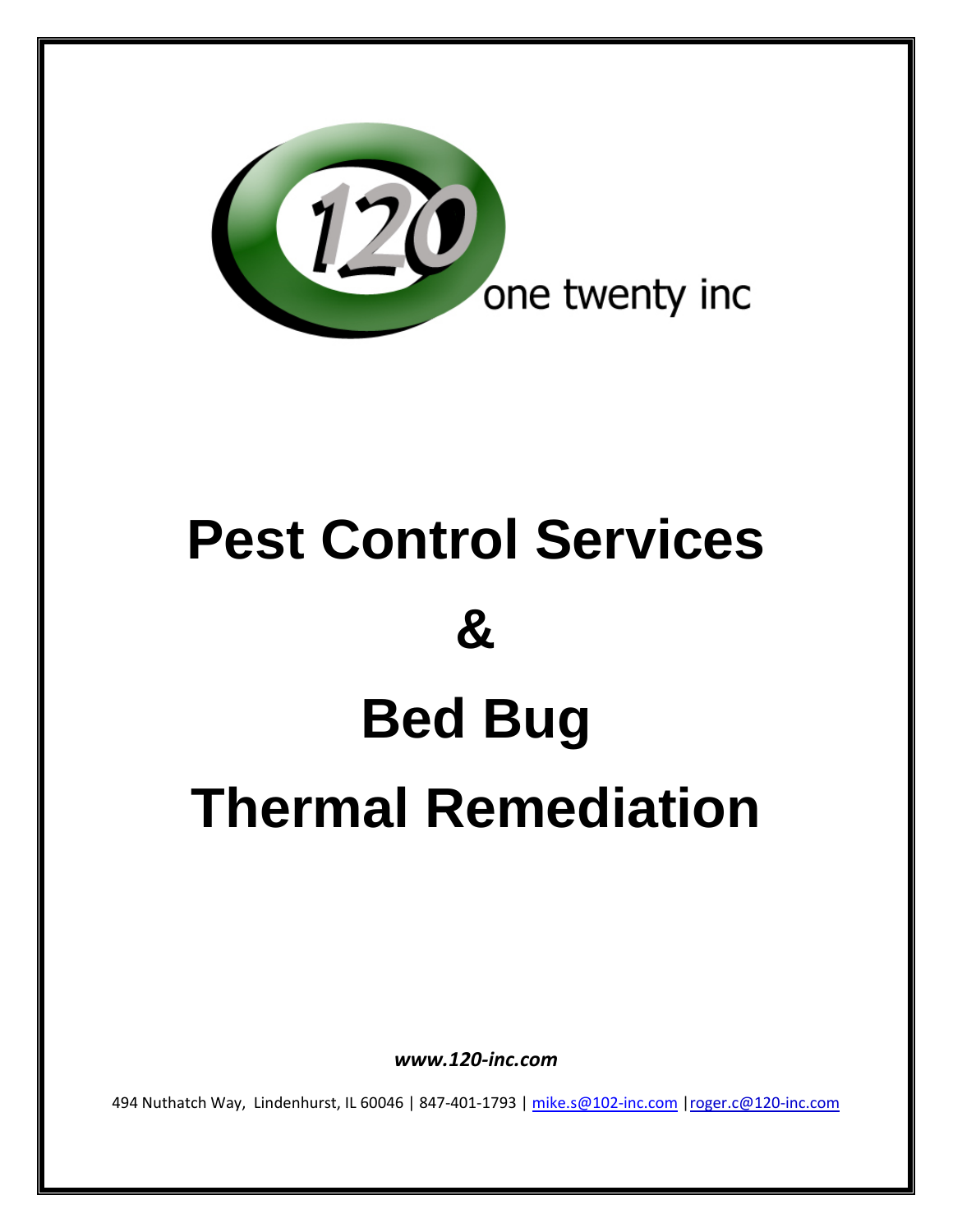

# **Pest Control Services**

One Twenty inc prides itself on developing a pest control program that meets your specific needs, whether a single residence homeowner or a Property Manager of a 400 unit community. All of our technicians are state certified and have undergone extensive training. We believe that pest management is a process, and not a one-time event.

One Twenty Inc applies the principles of Integrated Pest Management, Integrated Pest Management (IPM) is an effective and environmentally sensitive approach to pest management that relies on a combination of common-sense practices. IPM programs use current, comprehensive information on the life cycles of pests and their interaction with the environment. This information, in combination with available pest control methods, is used to manage pest damage by the most economical means, and with the least possible hazard to people, property, and the environment.

IPM is not a single pest control method but, rather, a series of pest management evaluations, decisions and controls.

The four steps include:

**Set Action Thresholds-**Before taking any pest control action, IPM first sets an action threshold, a point at which pest populations or environmental conditions indicate that pest control action must be taken. Sighting a single pest does not always mean control is needed.

**Monitor and Identify Pests-**Not all insects, weeds, and other living organisms require control. This monitoring and identification removes the possibility that pesticides will be used when they are not really needed or that the wrong kind of pesticide will be used.

**Prevention-**As a first line of pest control, IPM programs work to manage the exterior perimeter and indoor space to prevent pests from becoming a threat. These control methods can be very effective and cost-efficient and present little to no risk to people or the environment.

**Control-** Once monitoring, identification, and action thresholds indicate that pest control is required, and preventive methods are no longer effective or available, IPM programs then evaluate the proper control method both for effectiveness and risk.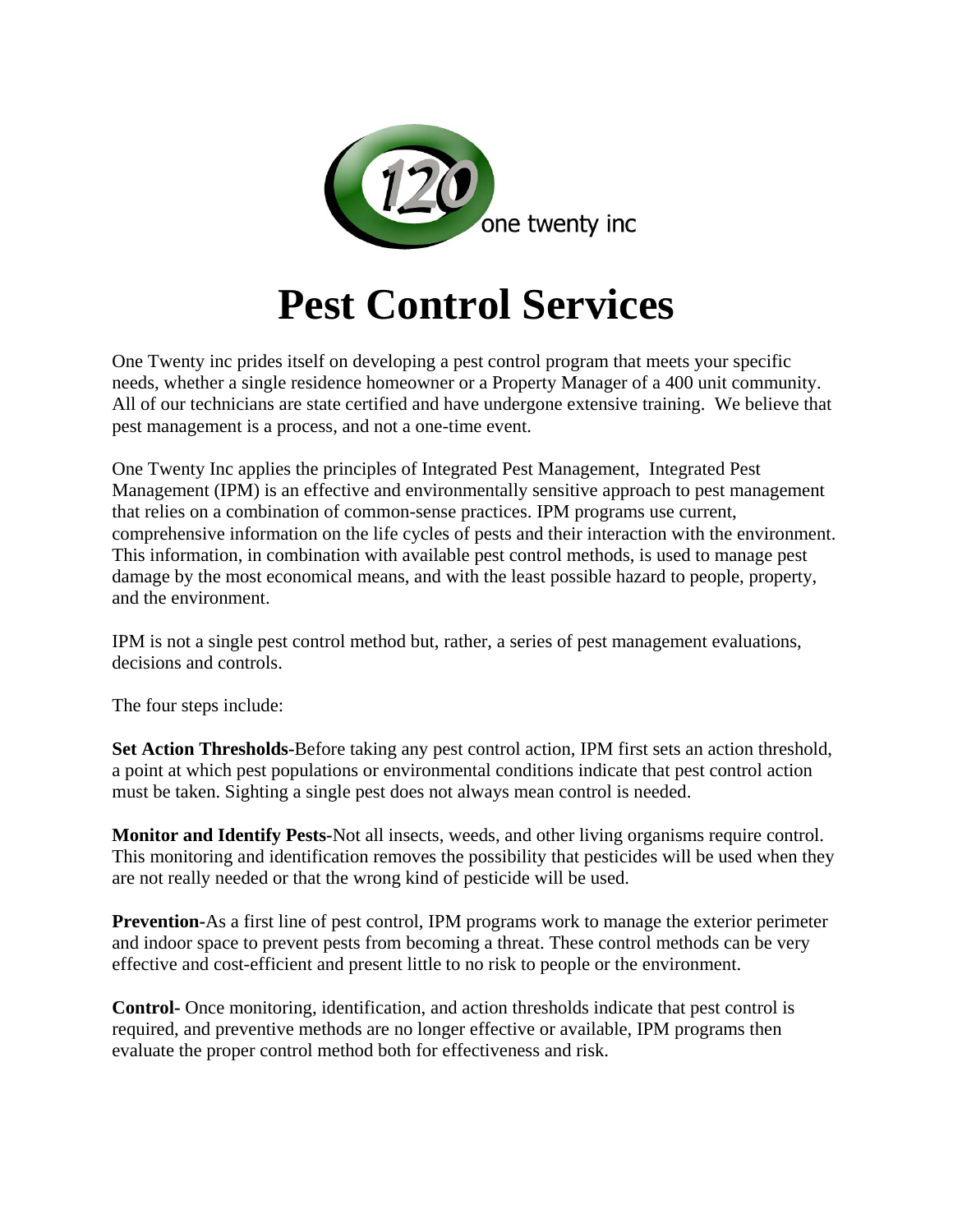# **Residential Services**

Protecting your family's health, home and environment is something One Twenty Inc takes seriously. Flies, [carpenter ants,](http://www.rosepestsolutions.com/pests/carpenter-ant) [wasps,](http://www.rosepestsolutions.com/pests/stinging-insects) [mice](http://www.rosepestsolutions.com/pests/house-mouse) and other pests don't belong in your home – they not only pose serious health risks to family members including pets, but can also cause serious and costly damage to the structure of your home.

Types of residential services offered:

- Annual Home Pest Control Program
- Perimeter Treatments
- Spider Control
- Bed Bug Service (Thermal Remediation)

### **Annual Home Pest Control Program**

The One Twenty Inc Home Service Program is guaranteed to protect your home against these **common household pests**. Our home pest control includes pre-scheduled interior and exterior services over a 12 month period. If additional visits are needed, we will come out at no charge to you – it's part of our guarantee to keep your home pest free!

#### **Our Home Pest Control Service Program includes**:

- Pre-scheduled interior and exterior services
- Visual interior and exterior inspection of the accessible areas
- Written report of our findings and recommended actions
- Suggestions and recommendations for eliminating future pest problems in and around your home
- Interior and exterior preventative services for the home

#### **Common Household Pests covered under the Home Service Program:**

- Most Common Ants
- Household Spiders
- Mice

• Rats

- Centipedes
- Millipedes • Pillbugs/Sowbugs
- Cockroaches
- Crickets
- Earwigs
- Silverfish
- Fleas
- 
- Ground Beetles
- Stored Grain Insects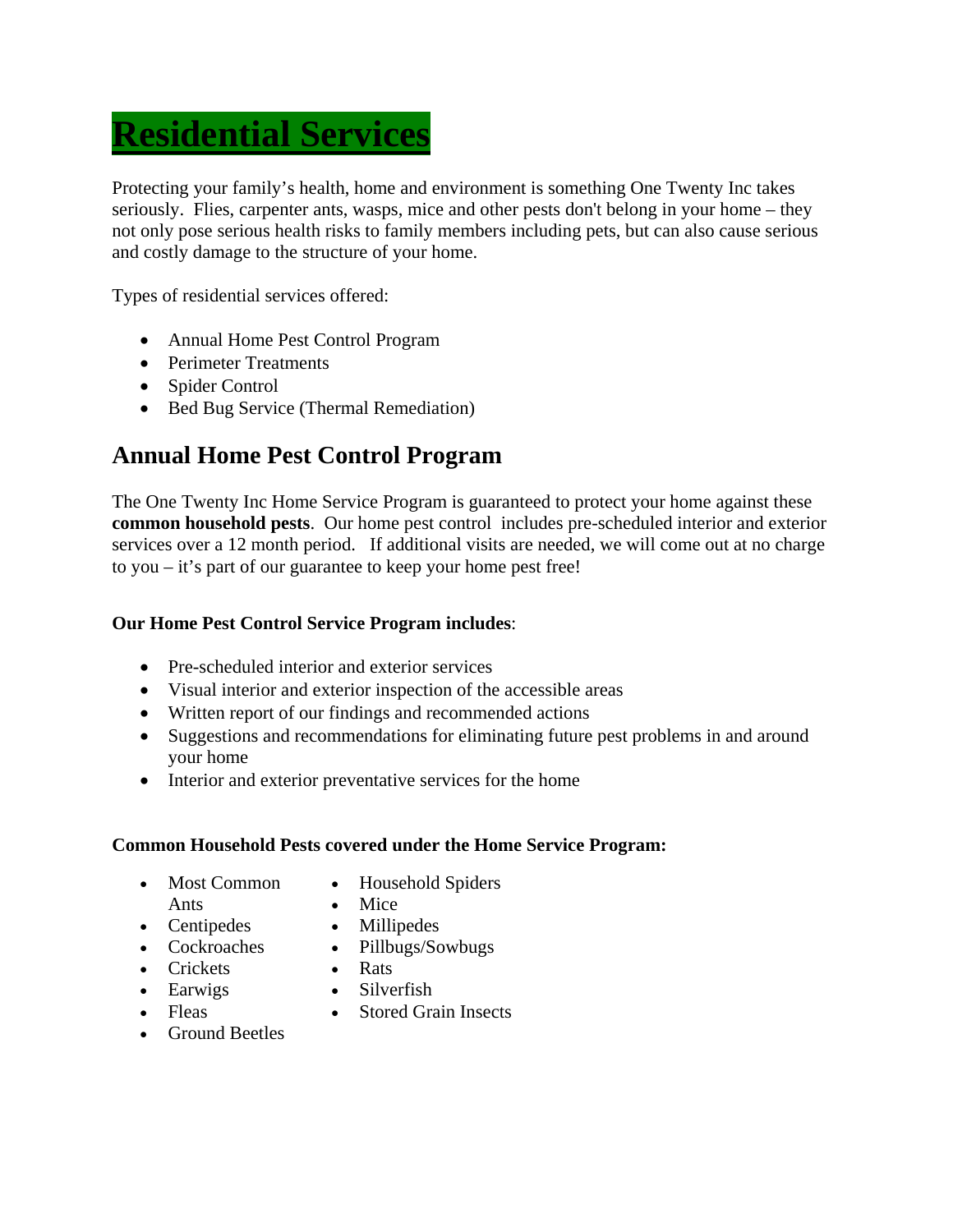Not sure if you need an annual home pest control service program? Just **[give us a call](http://www.rosepestsolutions.com/contact-rose)** (847) 401-1793 or send us an email mike.s@120-inc.com? We will provide you with an honest assessment of any current or potential pest activity in an around your home, along with a recommended service program and estimate. One Twenty Inc offers pest control services and are exterminators for homes in Wisconsin. Whether you live in Madison, Milwaukee, Janesville, or Racine One Twenty Inc Pest Solutions can help you resolve mice problems as well as eliminate other common household pests.

### **Perimeter Treatments**

Outdoor pests (also called occasional invaders) can often be stopped before they enter the building and become a problem. These pests consist of ants, earwigs, spiders, millipedes, centipedes, wasps and hornets, rodents and more.

One Twenty Inc's Perimeter Treatment Program is designed to apply a protective barrier around the building or home to prevent the pests from entering and keep them outdoors where they belong. This program is developed based on the needs of the individual. This can extend from a single application to a quarterly program.

The program consists of carefully inspecting the entire property from the ground level to the roof on the outside and the crawl space or basement to the attic. The inspection will determine access points into the structure and the pests involved. Once these have been determined a Perimeter Treatment Program will developed. This program will consist of monitoring, mechanical measures and pesticide application. Monitoring consists of regularly scheduled inspections to monitor stations that help identify a problem before it starts and baiting. Mechanical measures (to be done by the client) could include trimming trees or bushes away from the house, pulling mulch at least two inches away from the foundation, gutter cleaning, etc. These will be identified by our trained professionals and communicated to the client. Pesticide application will be determined based on the pests involved, location and surrounding environment. Documentation and communication are the keys to the success of the program and are held in the utmost importance by our trained professionals

With this program and cooperation One Twenty Inc will be able to provide your home or business with a comprehensive protection plan from a multitude of flying and crawling insects to ensure a healthy environment.

### **Spider Control**

There are approximately 35,000 species worldwide with 3,000 occurring in North America. Many species are considered household pests and occur wherever food is available. Spiders are predators feeding mainly on insects and other arthropods. There are only two groups of spiders in the U.S. that are considered dangerous to humans: Black Widow and Brown Recluse Spiders. There are several species in each group.

Several steps are needed to obtain proper control. First, inspection of the building is essential in finding the spiders, harborage (nesting sites) and their food source. Next, proper identification is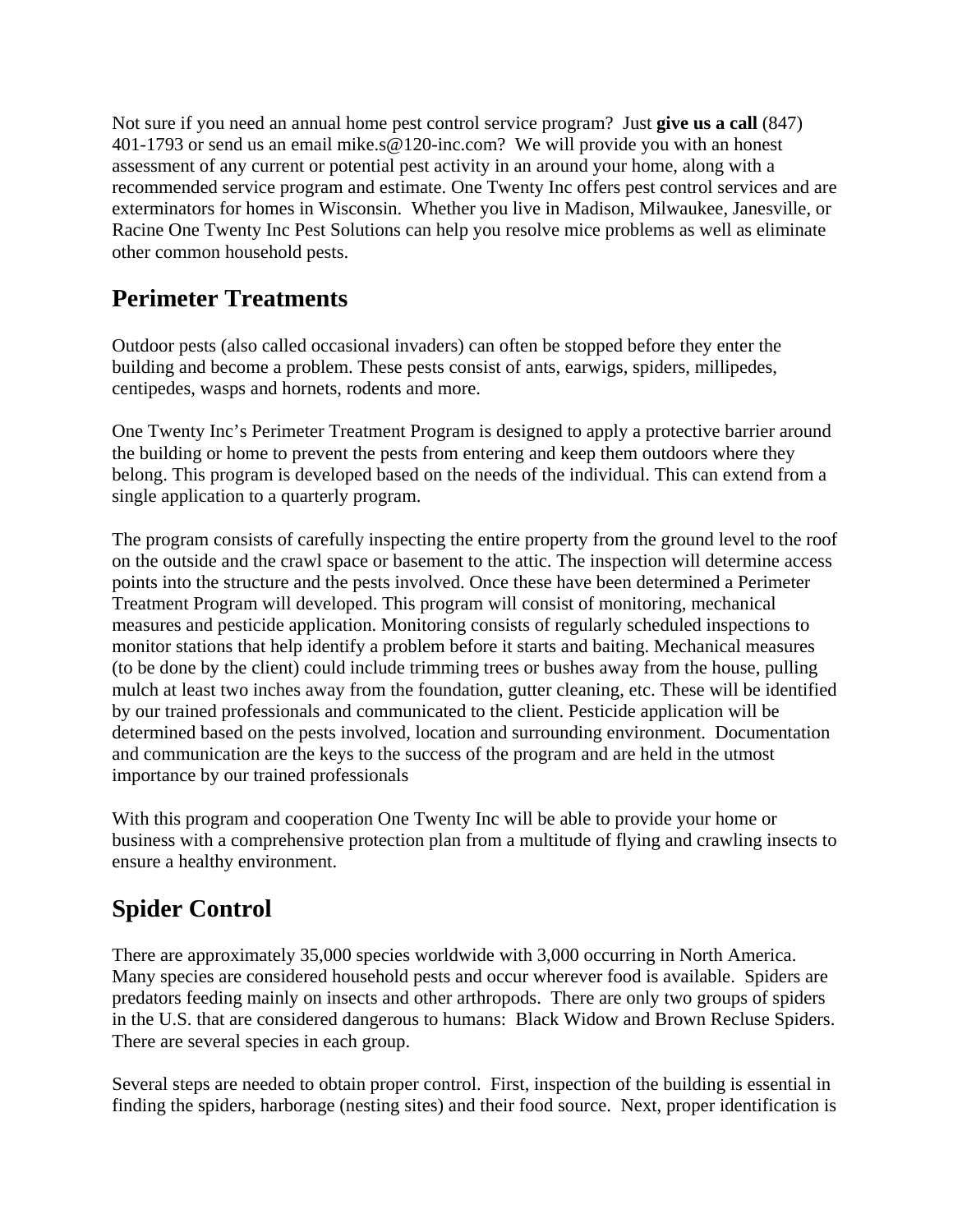needed for pest management and medical reasons. Once the first two steps are accomplished, we will develop a pest management plan. This plan will consist of mechanical measures and pesticide application. Mechanical measures consist of physically removing the spiders, egg sacs and their food sources with a vacuum, broom or other device. Pesticide application will be determined based on the location and surrounding environment. This could include spot and/or space treatments as well as perimeter treatments.

After the pest management plan is complete measures need to be taken in order to prevent the reinfestation of the spiders. Prevention consists of making sure the building is in good physical condition (properly screened and sealed to reduce entry), removing the food source by redirecting the lights to shine off the building and changing the lights bulbs to make them less attractive to insects. Our trained pest management professionals will identify these solutions and others.

### **Bed Bug Elimination**

**One Twenty Inc** are experts in **Thermal Remediation**, this is the process of using heat to kill all life cycle stages of bed bugs.

The Thermal Remediation® target temperature during treatment is between 120-135°F, the temperature necessary for heat to penetrate bed bug harborages. This safe, effective, and environmentally friendly process uses dry heat to kill the entire life cycle of bed bugs, while reducing the application of insecticides.

#### **Why Thermal Remediation?**

- **Safe–** Non-chemical and non-corrosive
- **Effective–** Heat kills the entire life cycle of all insects, from eggs to adults; more effective than the standard chemical treatment
- **Environmentally friendly and 100% chemical-free** No toxic fumes, no chemical residue, no prolonged downtime
- **Economical** Heat treats up to four rooms at a time(depending on size of the rooms), or spot treat high-infestation zones while other sections of the structure remain in full operation.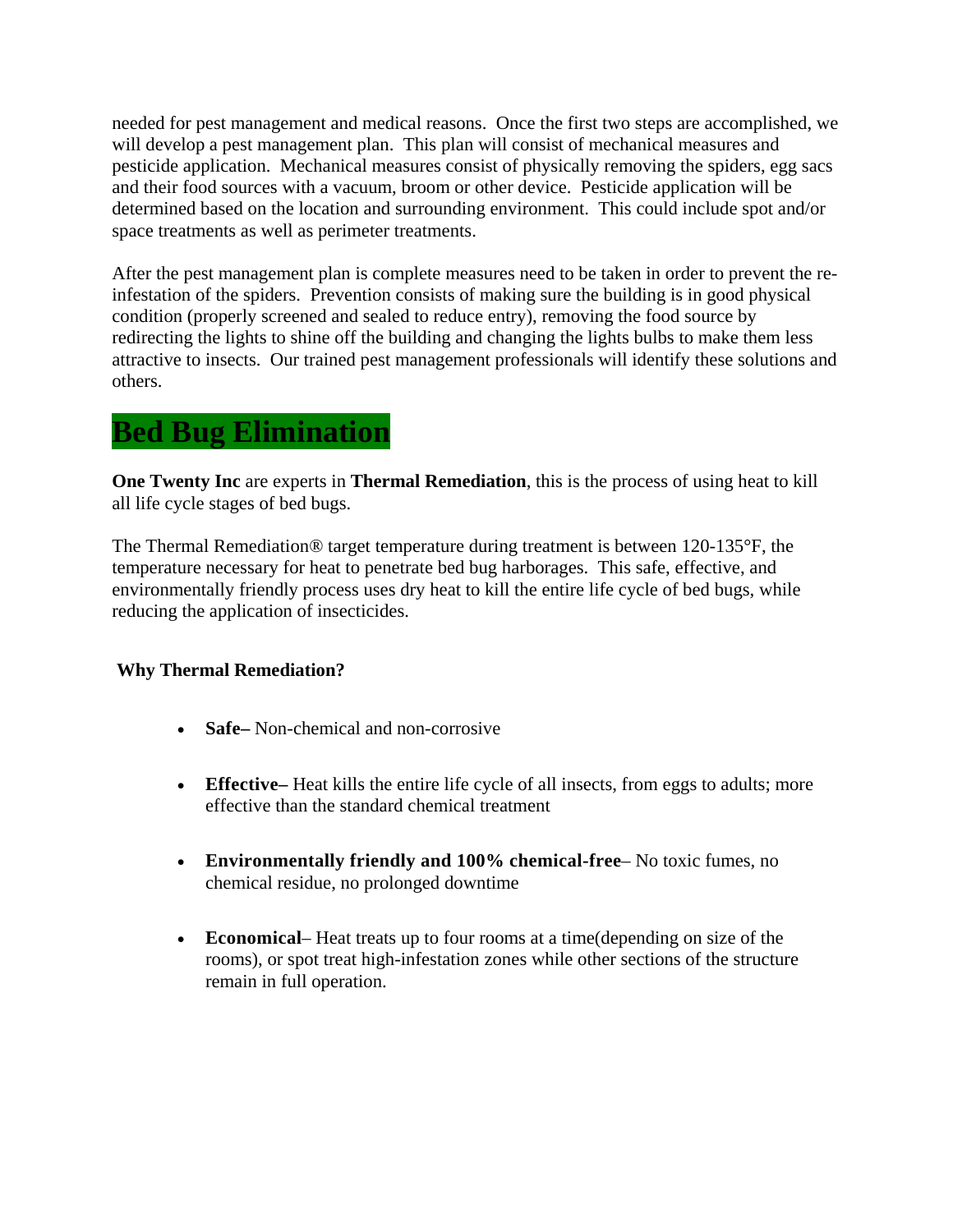## **Commercial Services**

As a full-service pest management company , One Twenty Inc prides itself on being a one-stop solution for all commercial pest problems. Using the knowledge and experience of our professional staff , One Twenty Inc develops customized **pest control programs for local commercial and multi-family properties.**

### **Property Management**

Pests, including ants, termites and bed bugs can pose serious health problems to your tenants and cause damage to your structures. One Twenty Inc Technicians are trained to correctly identify the invading species and develop a targeted service program that effectively manages the problem. One Twenty Inc Technicians understand the pest's biology and environment and knows what it takes to control them. Our courteous Technicians will make regular visits, logging any pest occurrences and control measures in a special log book for each property.

You will have peace of mind knowing your business is protected from pests with a service program backed by knowledgeable trained professionals. One Twenty Inc's Property Management program will not only meet, but exceed your expectations

#### **Health Care Facilities**

At One Twenty Inc Pest Solutions, we understand the sensitive nature of pest control in Health Care Facilities. Our trained professionals will work with you to develop a customized program designed to ensure that your pest management and state regulatory requirements are met or exceeded. During the regular site visits our Technicians will make a detailed log of any pest activity found and relay this information to you while working with you to help prevent further pest problems. All One Twenty Inc Technicians are specifically trained to service Health Care Facilities, giving you peace of mind as they go about their tasks while respecting the privacy and dignity of your clients. Contact **One Twenty Inc** today to find out more.

#### **Restaurants**

Restaurants pose a unique series of challenges, but One Twenty Inc will work with you to customize a pest management program that will enable you to maintain your quality standards while minimizing the impact on your business. One Twenty Inc Service Technicians are individually state certified, highly trained, courteous professionals who understand the relationship between pest management and restaurant safety. They will work with you to develop a service program designed to eradicate your pest problems in the shortest possible time with the least inconvenience to you and your customers. Each visit to your site is accompanied by a log of any pest activity and the specific steps taken during that visit. One Twenty Inc Pest Solutions restaurant programs are designed to go above and beyond both your requirements and all regulatory standards.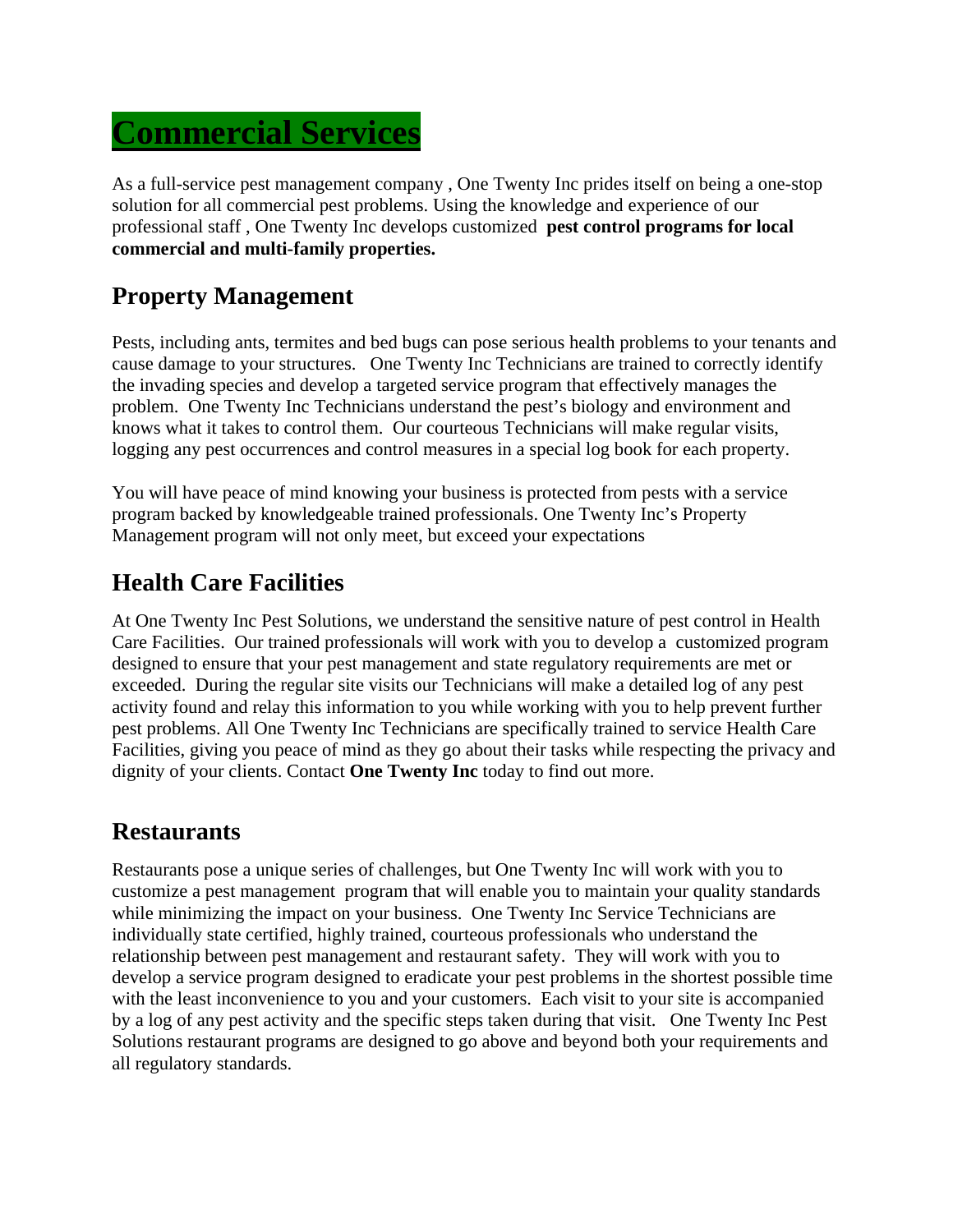# **Experts in Thermal Remediation**

#### **Thermal Remediation is the most effective method for treating Bed Bugs.**

- Using the principals of pasteurization the residence is heated to 120 degrees Fahrenheit to destroy all stages of the Bed Bug life cycle.
- Environmentally Friendly, No pesticides or chemical are used in the Thermal Remediation Process.
- Immediate results, one 4 to 6 hour treatment effectively kills 100% of the Bed Bugs in the treatment area.
- Less preparation requirements, with Thermal Remediation clothing, bedding and furniture is treated with the residence.

#### **How Thermal Remediation Works?**

Bed Bugs feed on humans and animals. The Bed Bugs are attracted to a host's body temperature. With Thermal Remediation as the residence is heated, the adult bed bug is attracted to the heat source. Before the bed bug realizes that there is no host it is overcome by the heat and dies due to dehydration. At 120 degrees 100% of adult bed bugs are killed within 30 seconds. The temperature is maintained in excess of 120 degrees for an additional 3 hours to insure complete remediation of the adults, juveniles and eggs throughout the entire residence.

As the residence is heated it is continually monitored remotely by Wireless sensors. Twice an hour a technician enters the residence to ensure that there are no "cold spots" in which Bed Bugs can hide. The entire process takes 5 to 7 hours.

# **THERMA** REMEDIATION **KILL ZONE** 120°-140°F  $\overline{00}$ 80 60 **DEATH R**

#### **Why One Twenty Inc?**

- One Twenty Inc uses the most advanced equipment developed by TempAir in conjunction with the University of Minnesota.
- Our Commercial Electric Heaters eliminate any chance of Carbon Dioxide in the home.
- We use a Ultra Quiet trailer mounted generator that provides the power required to heat the residence with one single cord.
- Professional, Discrete Service to quickly and quietly solve your Bed Bug Problem.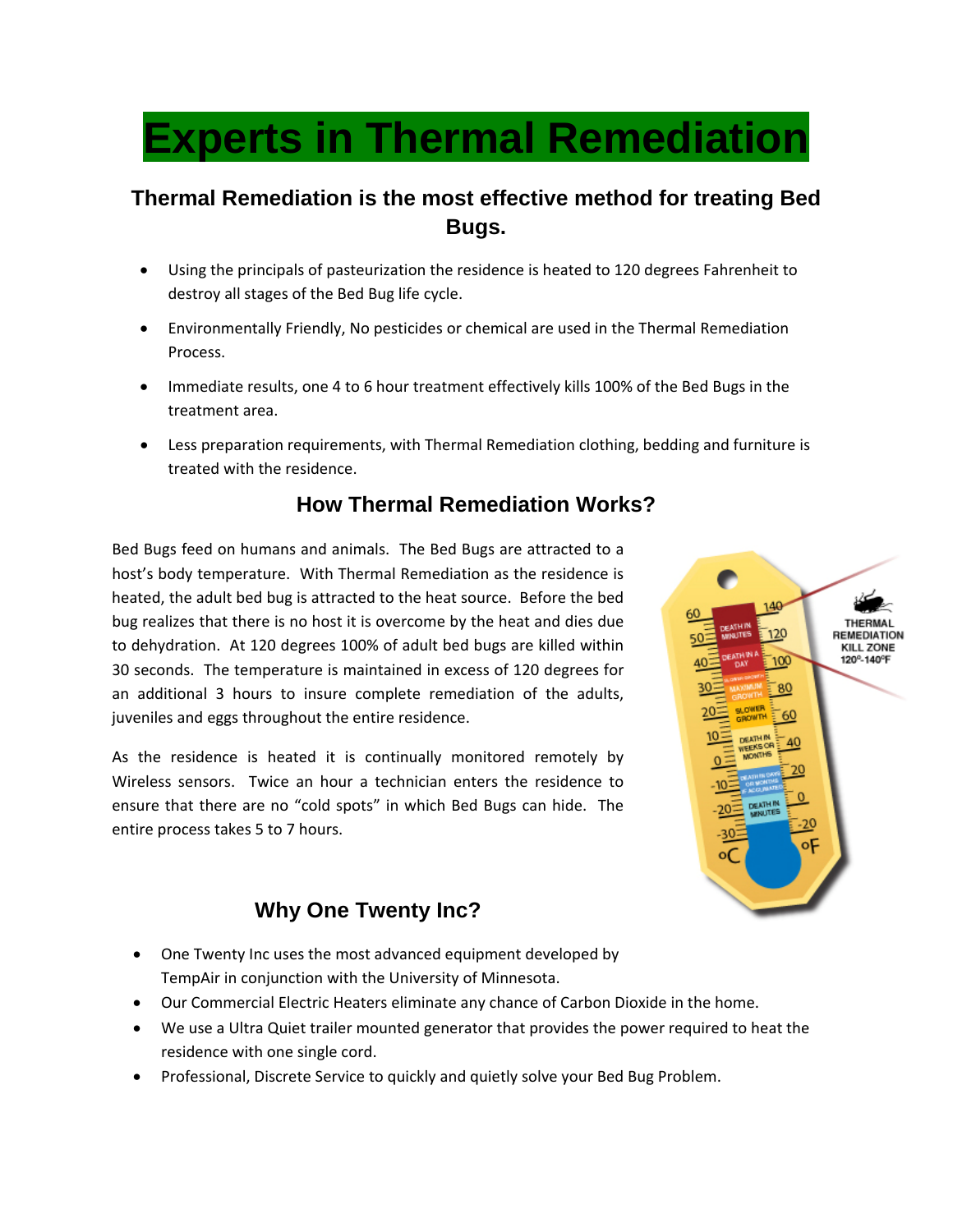

### **Testimonials**

#### **Michael J. Bleker - Regional Property Manager**

Being a professional that manages over 1000 rental units, it is important for me to have reliable contractors for specific jobs that must be done on a regular basis. Like you may be dealing with, I also have experienced a significant increase in bed bug infestations during the last year. Previous to using one twenty inc., I utilized a traditional pest control company that used chemicals and powders in an effort to solve my bed bug problems. This process was tedious, time consuming and often required several re-treatments to solve the problem. After much frustration and research, I hired one twenty inc. to provide a thermal remediation service to solve our bed bug problem. The service is quick, easy and most of all it gets my problem solved in one treatment, allowing my tenants to get back to a normal lifestyle immediately. If you are looking for a way to end your frustration with this ever increasing problem of bed bugs, the service one twenty inc. provides is priceless and I would strongly recommend them for your thermal remediation needs.

#### **Josh Kennedy - Homeowner**

After multiple visits from three different so-called pest specialists I found myself with the same problem. I had bedbugs in my house and I didn't know how to get rid of them. I stumbled across 120 inc. and their thermal remediation practices and I can't emphasize enough how great they are to work with. The service was quick but highly effective. I am happy to say that I have been bed bug free for 6 months. I highly recommend them and their professional staff for any of your pest service needs. Thank you 120 inc. for making me comfortable in my own home again!!!

#### **Tammy Dain - Regional Manager**

As an apartment manager when someone mentioned bedbugs I was unsure what to do or what treatment options were available. As I started to explore treatment options I contacted One twenty Inc. I was amazed at how knowledgeable they were on the subject. After one short phone call I felt I had instantly become educated and knew they had a great strategy to solve this problem.

Treatment was scheduled within 48 hours and they provided an easy step by step instruction sheet for me and our resident. With just one treatment the apartment remains free of bedbugs and we currently have used them for 6 jobs with no call backs. I would recommend one twenty Inc. to solve your problem fast and with only one treatment.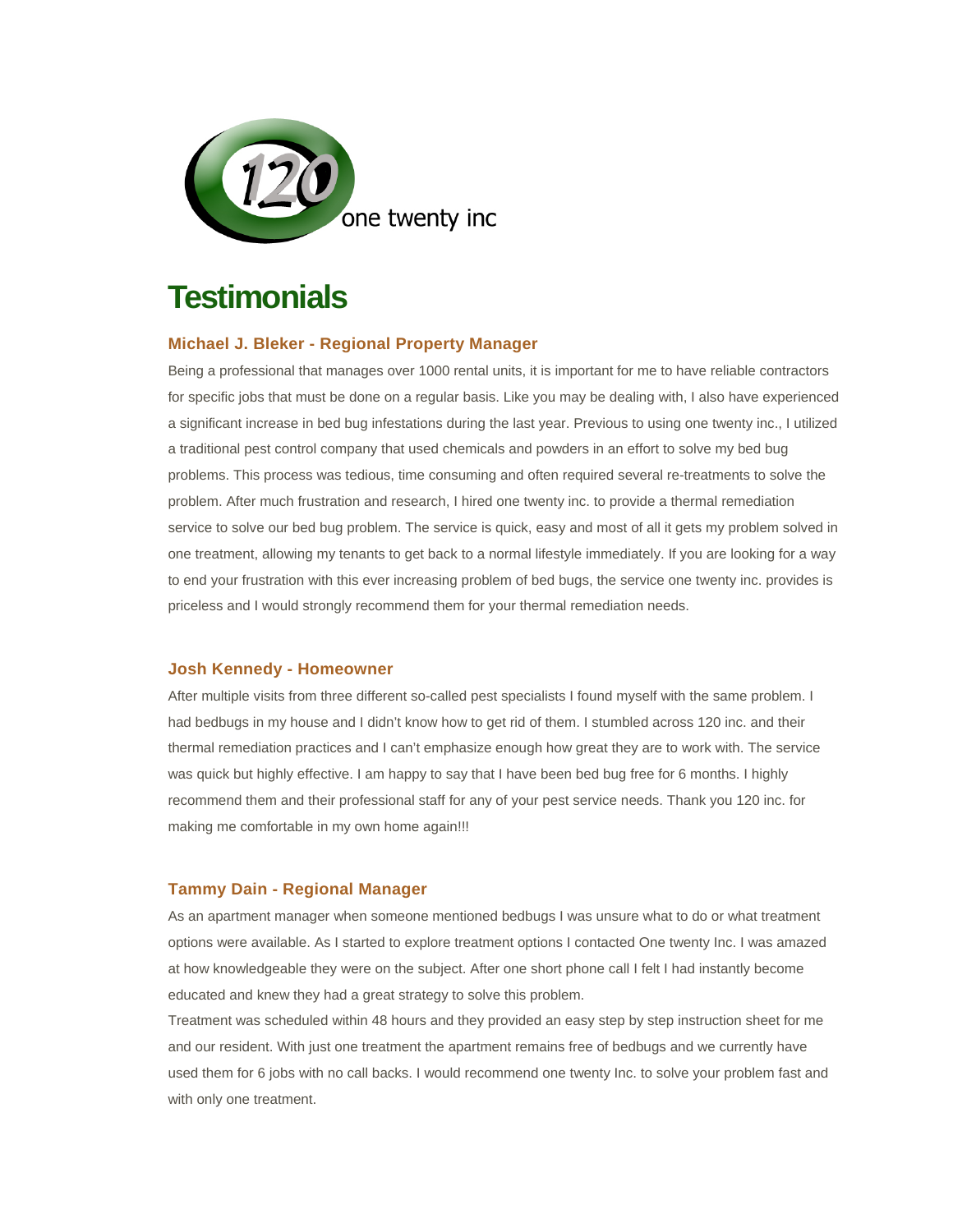| <b>PRODUCER</b>                                                    |                                                                                                                                                                                                                                                                                                                                                                                                                                                                                      | 217-732-9720         |                                                                                |                                                                       | THIS CERTIFICATE IS ISSUED AS A MATTER OF INFORMATION<br>ONLY AND CONFERS NO RIGHTS UPON THE CERTIFICATE |               |
|--------------------------------------------------------------------|--------------------------------------------------------------------------------------------------------------------------------------------------------------------------------------------------------------------------------------------------------------------------------------------------------------------------------------------------------------------------------------------------------------------------------------------------------------------------------------|----------------------|--------------------------------------------------------------------------------|-----------------------------------------------------------------------|----------------------------------------------------------------------------------------------------------|---------------|
|                                                                    | Keystone Risk Management, Inc.<br>1221 State Route 121, Lincoln, IL 62656                                                                                                                                                                                                                                                                                                                                                                                                            |                      |                                                                                |                                                                       | HOLDER. THIS CERTIFICATE DOES NOT AMEND, EXTEND OR<br>ALTER THE COVERAGE AFFORDED BY THE POLICIES BELOW. |               |
|                                                                    | FAX: (217) 732-1063<br>TEL: (217) 732-9720                                                                                                                                                                                                                                                                                                                                                                                                                                           |                      |                                                                                |                                                                       |                                                                                                          |               |
|                                                                    |                                                                                                                                                                                                                                                                                                                                                                                                                                                                                      |                      |                                                                                | <b>INSURERS AFFORDING COVERAGE</b>                                    |                                                                                                          | <b>NAIC#</b>  |
| <b>INSURED</b>                                                     |                                                                                                                                                                                                                                                                                                                                                                                                                                                                                      |                      |                                                                                | INSURER A Selective Insurance Company                                 |                                                                                                          |               |
| One Twenty, Inc.<br>469 Sumner Street<br>Genoa City, WI 53128-2077 |                                                                                                                                                                                                                                                                                                                                                                                                                                                                                      |                      | <b>INSURER B</b>                                                               |                                                                       |                                                                                                          |               |
|                                                                    |                                                                                                                                                                                                                                                                                                                                                                                                                                                                                      |                      | <b>INSURER C</b>                                                               |                                                                       |                                                                                                          |               |
|                                                                    |                                                                                                                                                                                                                                                                                                                                                                                                                                                                                      |                      | <b>INSURERD</b>                                                                |                                                                       |                                                                                                          |               |
|                                                                    | <b>COVERAGES</b>                                                                                                                                                                                                                                                                                                                                                                                                                                                                     |                      | <b>INSURERE</b>                                                                |                                                                       |                                                                                                          |               |
|                                                                    | THE POLICIES OF INSURANCE LISTED BELOW HAVE BEEN ISSUED TO THE INSURED NAMED ABOVE FOR THE POLICY PERIOD INDICATED. NOTWITHSTANDING<br>ANY REQUIREMENT, TERM OR CONDITION OF ANY CONTRACT OR OTHER DOCUMENT WITH RESPECT TO WHICH THIS CERTIFICATE MAY BE ISSUED OR<br>MAY PERTAIN, THE INSURANCE AFFORDED BY THE POLICIES DESCRIBED HEREIN IS SUBJECT TO ALL THE TERMS, EXCLUSIONS AND CONDITIONS OF SUCH<br>POLICIES. AGGREGATE LIMITS SHOWN MAY HAVE BEEN REDUCED BY PAID CLAIMS. |                      |                                                                                |                                                                       |                                                                                                          |               |
| INSR ADD'L<br>LTR INSRD                                            | TYPE OF INSURANCE                                                                                                                                                                                                                                                                                                                                                                                                                                                                    | <b>POLICY NUMBER</b> |                                                                                | POLICY EFFECTIVE POLICY EXPIRATION<br>DATE (MM/DD/YY) DATE (MM/DD/YY) | LIMITS                                                                                                   |               |
|                                                                    | <b>GENERAL LIABILITY</b>                                                                                                                                                                                                                                                                                                                                                                                                                                                             |                      |                                                                                |                                                                       | s<br><b>EACH OCCURRENCE</b>                                                                              | 1,000,000.    |
|                                                                    | ΧI<br>COMMERCIAL GENERAL LIABILITY                                                                                                                                                                                                                                                                                                                                                                                                                                                   |                      |                                                                                |                                                                       | DAMAGE TO RENTED<br>5<br>PREMISES (Ea occurence)                                                         | 100,000       |
| Α                                                                  | $X$ $occ$<br>CLAIMS MADE                                                                                                                                                                                                                                                                                                                                                                                                                                                             | S 1919560            | 11/09/09                                                                       | 11/09/10                                                              | \$<br>MED EXP (Any one person)                                                                           | 5,000         |
|                                                                    |                                                                                                                                                                                                                                                                                                                                                                                                                                                                                      |                      |                                                                                |                                                                       | PERSONAL & ADV INJURY<br>s                                                                               | 1,000,000     |
|                                                                    |                                                                                                                                                                                                                                                                                                                                                                                                                                                                                      |                      |                                                                                |                                                                       | \$<br><b>GENERAL AGGREGATE</b>                                                                           | 2,000,000     |
|                                                                    | GEN'L AGGREGATE LIMIT APPLIES PER<br>PRO-<br>JECT<br>POLICY<br>LOC                                                                                                                                                                                                                                                                                                                                                                                                                   |                      |                                                                                |                                                                       | PRODUCTS - COMP/OP AGG<br>s                                                                              | 2.000.000.    |
|                                                                    | <b>AUTOMOBILE LIABILITY</b>                                                                                                                                                                                                                                                                                                                                                                                                                                                          |                      |                                                                                |                                                                       | COMBINED SINGLE LIMIT                                                                                    |               |
|                                                                    | х<br>ANY AUTO                                                                                                                                                                                                                                                                                                                                                                                                                                                                        |                      |                                                                                |                                                                       | Ŝ<br>(Ea accident)                                                                                       | 1,000,000.    |
|                                                                    | ALL OWNED AUTOS                                                                                                                                                                                                                                                                                                                                                                                                                                                                      |                      |                                                                                |                                                                       | <b>BODILY INJURY</b><br>\$                                                                               |               |
| Α                                                                  | SCHEDULED AUTOS                                                                                                                                                                                                                                                                                                                                                                                                                                                                      | S 1919560            | 11/09/09                                                                       | 11/09/10                                                              | (Per person)                                                                                             |               |
|                                                                    | HIRED AUTOS                                                                                                                                                                                                                                                                                                                                                                                                                                                                          |                      |                                                                                |                                                                       | <b>BODILY INJURY</b><br>z<br>(Per accident)                                                              |               |
|                                                                    | NON-OWNED AUTOS                                                                                                                                                                                                                                                                                                                                                                                                                                                                      |                      |                                                                                |                                                                       |                                                                                                          |               |
|                                                                    |                                                                                                                                                                                                                                                                                                                                                                                                                                                                                      |                      |                                                                                |                                                                       | PROPERTY DAMAGE<br>\$<br>(Per accident)                                                                  |               |
|                                                                    | <b>GARAGE LIABILITY</b>                                                                                                                                                                                                                                                                                                                                                                                                                                                              |                      |                                                                                |                                                                       | AUTO ONLY - EA ACCIDENT<br>s                                                                             |               |
|                                                                    | ANY AUTO                                                                                                                                                                                                                                                                                                                                                                                                                                                                             |                      |                                                                                |                                                                       | s<br>EA ACC<br>OTHER THAN                                                                                |               |
|                                                                    |                                                                                                                                                                                                                                                                                                                                                                                                                                                                                      |                      |                                                                                |                                                                       | AUTO ONLY<br>AGG<br>s                                                                                    |               |
|                                                                    | EXCESS/UMBRELLA LIABILITY                                                                                                                                                                                                                                                                                                                                                                                                                                                            |                      |                                                                                |                                                                       | EACH OCCURRENCE<br>ŝ                                                                                     |               |
|                                                                    | <b>CLAIMS MADE</b><br>CCCUR                                                                                                                                                                                                                                                                                                                                                                                                                                                          |                      |                                                                                |                                                                       | AGGREGATE<br>\$                                                                                          |               |
|                                                                    |                                                                                                                                                                                                                                                                                                                                                                                                                                                                                      |                      |                                                                                |                                                                       | \$                                                                                                       |               |
|                                                                    | <b>DEDUCTIBLE</b>                                                                                                                                                                                                                                                                                                                                                                                                                                                                    |                      |                                                                                |                                                                       | s<br>s                                                                                                   |               |
|                                                                    | RETENTION<br>s<br>WORKERS COMPENSATION AND                                                                                                                                                                                                                                                                                                                                                                                                                                           |                      |                                                                                |                                                                       | OTH <sub></sub><br>X VCSTATU                                                                             |               |
| A                                                                  | <b>EMPLOYERS' LIABILITY</b>                                                                                                                                                                                                                                                                                                                                                                                                                                                          |                      |                                                                                |                                                                       | E L. EACH ACCIDENT                                                                                       | 500,000<br>\$ |
|                                                                    | ANY PROPRIETOR/PARTNER/EXECUTIVE<br>OFFICER/MEMBER EXCLUDED?                                                                                                                                                                                                                                                                                                                                                                                                                         | WC 7973336           | 11/09/09                                                                       | 11/09/10                                                              | EL DISEASE / EAEMPLOYEE   \$                                                                             | 500,000       |
|                                                                    | if yes, describe under<br>SPECIAL PROVISIONS below                                                                                                                                                                                                                                                                                                                                                                                                                                   |                      |                                                                                |                                                                       | E.L. DISEASE > POLICY LIMIT<br>s                                                                         | 500,000.      |
|                                                                    | OTHER                                                                                                                                                                                                                                                                                                                                                                                                                                                                                |                      |                                                                                |                                                                       |                                                                                                          |               |
|                                                                    |                                                                                                                                                                                                                                                                                                                                                                                                                                                                                      |                      |                                                                                |                                                                       |                                                                                                          |               |
|                                                                    | DESCRIPTION OF OPERATIONS / LOCATIONS / VEHICLES / EXCLUSIONS ADDED BY ENDORSEMENT / SPECIAL PROVISIONS                                                                                                                                                                                                                                                                                                                                                                              |                      |                                                                                |                                                                       |                                                                                                          |               |
|                                                                    |                                                                                                                                                                                                                                                                                                                                                                                                                                                                                      |                      |                                                                                |                                                                       |                                                                                                          |               |
|                                                                    |                                                                                                                                                                                                                                                                                                                                                                                                                                                                                      |                      | <b>Extermination / Pest Control</b>                                            |                                                                       |                                                                                                          |               |
|                                                                    |                                                                                                                                                                                                                                                                                                                                                                                                                                                                                      |                      |                                                                                |                                                                       |                                                                                                          |               |
|                                                                    |                                                                                                                                                                                                                                                                                                                                                                                                                                                                                      |                      |                                                                                |                                                                       |                                                                                                          |               |
|                                                                    |                                                                                                                                                                                                                                                                                                                                                                                                                                                                                      |                      |                                                                                |                                                                       |                                                                                                          |               |
|                                                                    | <b>CERTIFICATE HOLDER</b>                                                                                                                                                                                                                                                                                                                                                                                                                                                            |                      | CANCELLATION                                                                   |                                                                       | SHOULD ANY OF THE ABOVE DESCRIBED POLICIES BE CANCELLED BEFORE THE EXPIRATION                            |               |
|                                                                    |                                                                                                                                                                                                                                                                                                                                                                                                                                                                                      |                      |                                                                                |                                                                       | DATE THEREOF, THE ISSUING INSURER WILL ENDEAVOR TO MAIL 10 DAYS WRITTEN                                  |               |
|                                                                    |                                                                                                                                                                                                                                                                                                                                                                                                                                                                                      |                      | NOTICE TO THE CERTIFICATE HOLDER NAMED TO THE LEFT, BUT FAILURE TO DO SO SHALL |                                                                       |                                                                                                          |               |
|                                                                    | Axiom Properties, Inc.                                                                                                                                                                                                                                                                                                                                                                                                                                                               |                      | IMPOSE NO OBLIGATION OF LIABILITY OF ANY KIND UPON THE INSURER, ITS AGENTS OR  |                                                                       |                                                                                                          |               |
|                                                                    | 2201 Waukegan Road / Suite 100<br>Bannockburn, II 60015                                                                                                                                                                                                                                                                                                                                                                                                                              |                      | REPRESENTATIVES.                                                               |                                                                       |                                                                                                          |               |
|                                                                    |                                                                                                                                                                                                                                                                                                                                                                                                                                                                                      |                      | <b>AUTHORIZED REPRESENT</b>                                                    |                                                                       |                                                                                                          |               |
|                                                                    |                                                                                                                                                                                                                                                                                                                                                                                                                                                                                      |                      |                                                                                |                                                                       |                                                                                                          |               |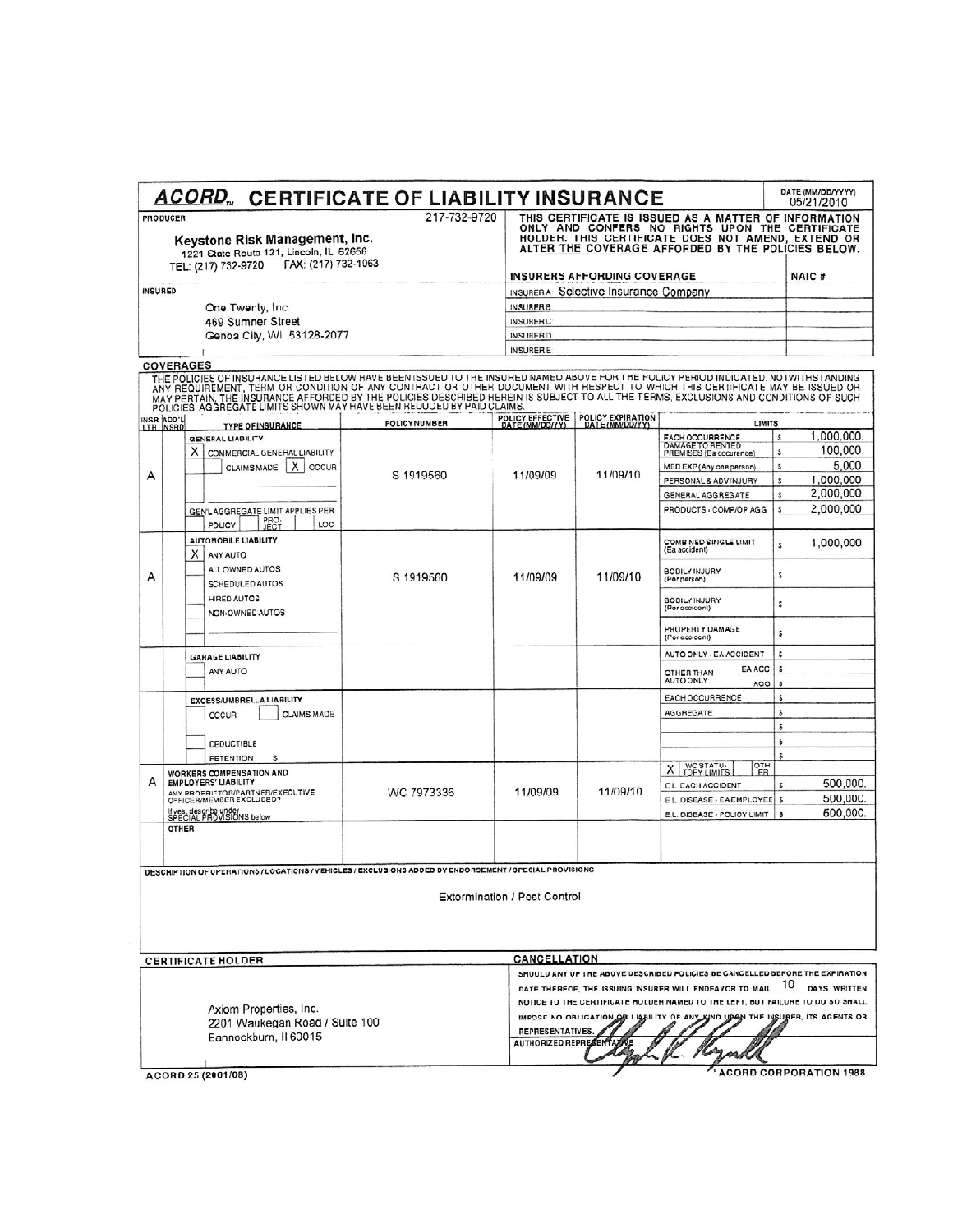

# Thermal Remediation Resident Checklist

The key to proper Thermal Remediation is proper preparation. The following checklist is provided to assist you in preparing your residence for treatment. Following this checklist will assist in expediting the remediation process and dramatically improve our success levels.

- Clean up clutter. Empty and remove all garbage from wastebaskets. Please seal up all trash and dispose of. Properly sealing the trash and removing from building without contaminating common areas is extremely important.
- Clear the common areas prior to heat treatment. Make sure you have room for large heaters to be placed in the apartment.
- Use laundry baskets to place clothing, linens and towels in them. Leave nothing packed away. These are areas bed bugs hide in; stacks and piles lead to longer treatment times. Do not pack baskets tightly or over fill them**. Items in your residence will be moved, shifted, opened, and rotated by our team. We will have to move piles around and spread them out to thoroughly bring everything up to temperature. Items will not be refolded and things may not be in the same place when you return.**
- We must have two feet of clear access to all walls including closets.
- All mattresses and furniture of all types should remain in the residence until treated, these items can hide insects.
- Electronic equipment is typically rated for temperatures of 130 to 150 degrees. Please unplug and power down before the treatment. All electronics need to remain in the residence for treatment; they are highly suspect to infestation.
- Fans are utilized for air circulation during the heat treatment process. Special concern should be given to small pictures, wall items, and paperwork that may be blown off walls, tables, etc. Containers or boxes can be used to loosely stack these items.
- Remove all pressurized cylinders, aerosol cans, soda cans, paints, and flammable chemicals. House plants should be removed. Please inspect these items for bed bug eggs.